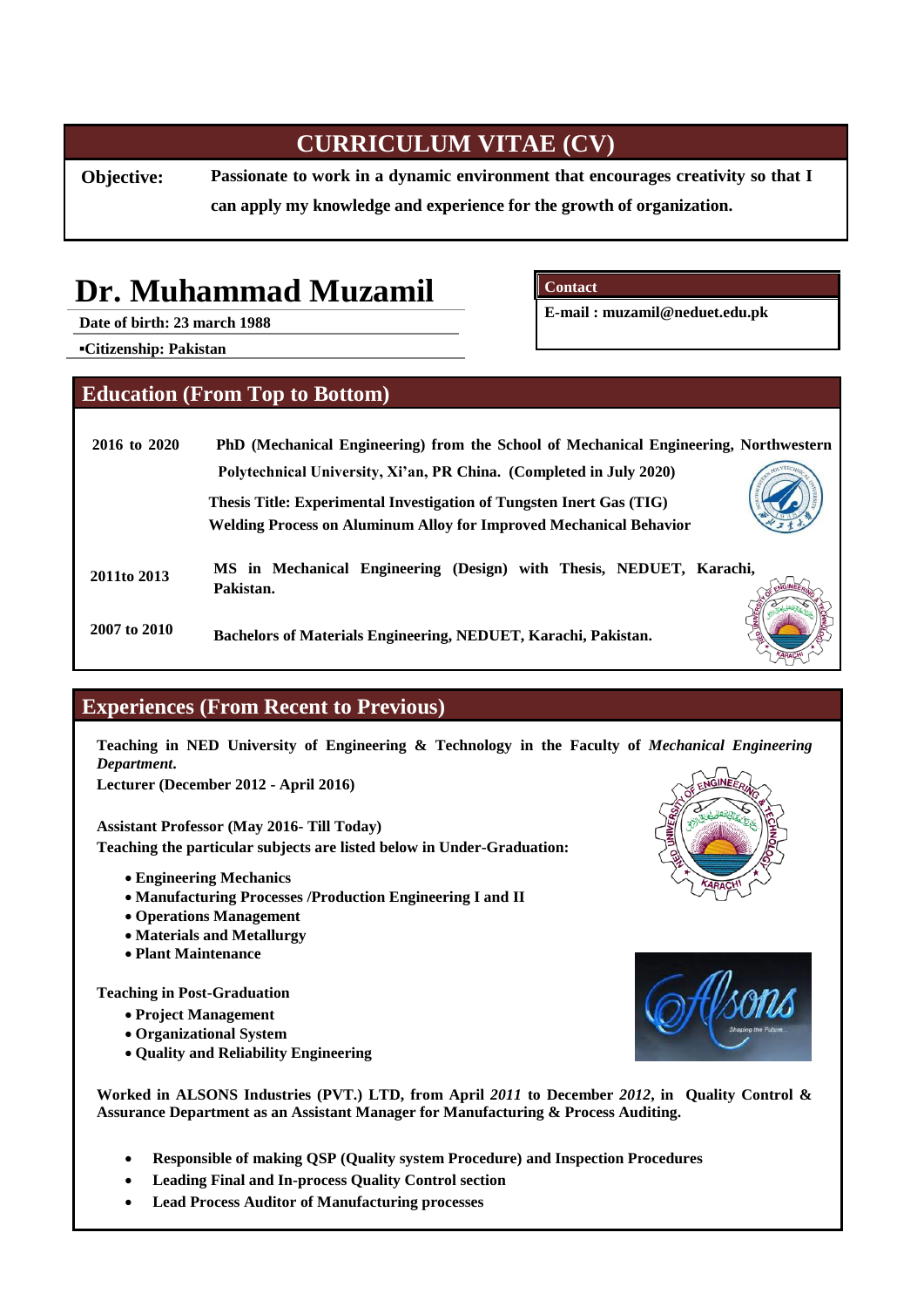# **Research Profile (Journal Paper Publications)**

#### **Publications on Joining / Welding (Manufacturing Processes)**

- [1] **Muhammad Muzamil,** Jianjun Wu, Maaz Akhtar, Kashif Azher, Arfan Majeed, Zengkun Zhang, Atif Shazad. Nanoparticle induced control (MWCNTs-TiO<sub>2</sub>) on grain size and tensile strength response and multi response optimization on TIG welded joints (Accepted: Transaction Canadian Society of Mechanical Engineering, 2022 (Impact Factor: 1.450)
- [2] **Muhammad Muzamil**, Jianjun Wu, Muhammad Samiuddin, Arfan Majeed, Sumair Uddin Siddiqui, Muhammad Mudassir. "Macro-Mechanical behavior of unique surface welded joints (AA5083) utilizing tungsten inert gas welding against single-stage homogenization annealing"." Rev. Metal 56, no. 3 (2020): e173. (Impact Factor: 0.8)
- [3] **Muhammad Muzamil,** Jianjun Wu, Maaz Akhtar, Vivek Patel, Arfan Majeed, and Junzhou Yang. "Multicomponent enabled MWCNTs-TiO<sub>2</sub> nano-activating flux for controlling the geometrical behavior of modified TIG welding joint process." Diamond and Related Materials 97 (2019): 107442. (Impact Factor: 2.650)
- [4] **Muhammad Muzamil,** Jianjun Wu, Maaz Akhtar, Zengkun Zhang, Arfan Majeed, and Junzhou Yang. "Modified TIG welding joint process: An approach to improve microstructure and fracto-mechanical behavior by MWCNTs inducement in Al-Mg-Si alloy." Materials 12, no. 9 (2019): 1441. (Impact Factor: 3.057)
- [5] **Muhammad Muzamil,** Jianjun Wu, and Muhammad Samiuddin. "Modified utilization of semi-sectioned tubes as filler coated with MWCNTs–TiO<sub>2</sub> in TIG arc welding to recover fusion lost mechanical properties of the weldment." Journal of the Brazilian Society of Mechanical Sciences and Engineering 41, no. 1 (2019): 1-13. (Impact Factor: 2.220)
- [6] **Muhammad Muzamil,** Jianjun Wu, Muhammad Samiuddin, Arfan Majeed, and Zengkun Zhang. "The response of heat-treatable filler on non-heat-treatable aluminum alloy substrate against age hardening cycle for intelligent development of surface welded joints using TIG welding process." Journal of the Brazilian Society of Mechanical Sciences and Engineering 41, no. 5 (2019): 1-12. (Impact Factor: 2.200)

#### **Publications on Additive Manufacturing (SLM)**

- [7] Zhang Yingfeng, Arfan Majeed, **Muhammad Muzamil,** Jingxiang Lv, Tao Peng, and Vivek Patel. "Investigation for macro mechanical behavior explicitly for thin-walled parts of AlSi10Mg alloy using selective laser melting technique." Journal of Manufacturing Processes 66 (2021): 269-280. (Impact Factor: 4.086)
- [8] Majeed, Arfan, Altaf Ahmed, Jingxiang Lv, Tao Peng, and **Muhammad Muzamil.** "A state-of-the-art review on energy consumption and quality characteristics in metal additive manufacturing processes." Journal of the Brazilian Society of Mechanical Sciences and Engineering 42, no. 5 (2020): 1-25. (Impact Factor: 2.220)
- [9] Majeed, Arfan**, Muhammad Muzamil**, Jingxiang Lv, Bufan Liu, and Fiaz Ahmad. "Heat treatment influences densification and porosity of AlSi10Mg alloy thin-walled parts manufactured by selective laser melting technique." Journal of the Brazilian Society of Mechanical Sciences and Engineering 41, no. 6 (2019): 1-13. (Impact Factor: 2.220)
- [10]Majeed, Arfan, **Muhammad Muzamil,** Muhammad Zaheer Awan, and Aurangzeb Siddiqui. "Developing of manufacturing cycle architecture for fused deposition modeling technique." International Journal of Lightweight Materials and Manufacture 2, no. 3 (2019): 212-216. (Index in Scopus)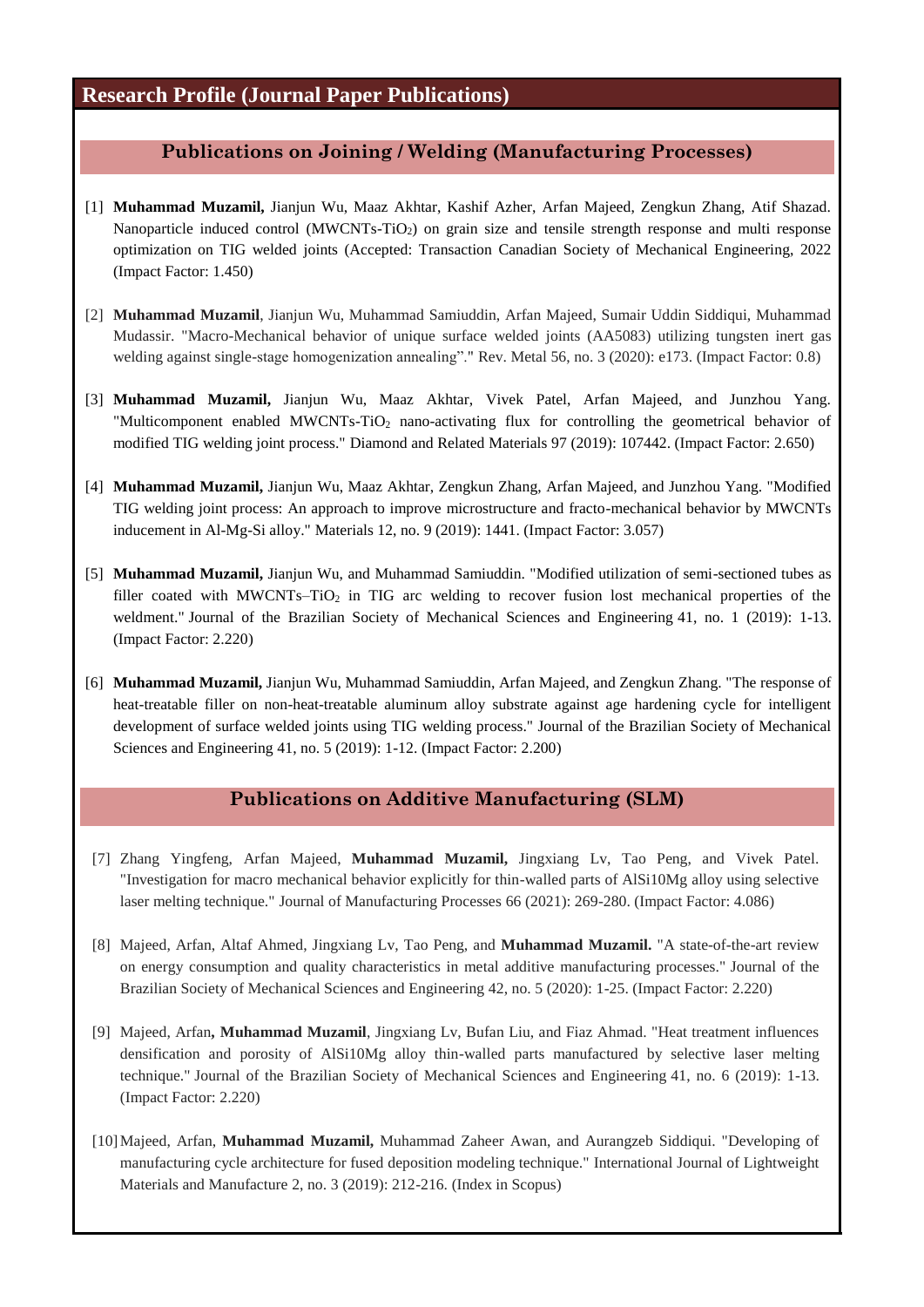# **Publications on Design, Manufacturing Processes, and Materials Engineering**

- [11]Atif Shazad, Junaid Jadoon, Muhammad Uzair, Maaz Akhtar, Abdul Shakoor, **Muhammad Muzamil,** Mohsin Sattar. Effect of composition and microstructure on the rusting of MS Rebars and ultimately their impact on mechanical behavior joints (Accepted: Transaction Canadian Society of Mechanical Engineering, 2022. (Impact Factor: 1.450)
- [12]Samiuddin, Muhammad, Li Jinglong, **Muhammad Muzamil,** Muhammad Ali Siddiqui, Sufyan Naseem, and Xiong Jiangtao. "A Study of Induction Hardening Parameters for the DIN 42CrMo4 Alloy through Its Microhardness, Corrosion Resistance, and Microstructure Examination." Physics of Metals and Metallography 122, no. 11 (2021): 1121-1131. (Impact Factor: 0.97)
- [13]Samiuddin, Muhammad, Jinglong Li, Ali Dad Chandio, **Muhammad Muzamil,** Sumair Uddin Siddiqui, and Jiangtao Xiong. "Diffusion welding of CoCrNi medium entropy alloy (MEA) and SUS 304 stainless steel at different bonding temperatures." Welding in the World 65, no. 11 (2021): 2193-2206. (Impact Factor: 2.103)
- [14]Akhtar, Maaz, Muhammad Imran Lashari, **Muhammad Muzamil,** Mohsin Sattar, Muhammad Imran Shabir, Sumiya Mohsin, and Muhammad Samiuddin "Comparative investigation of corrosion rate on A-36 steel with different coatings include ZnO and TiO." Revista de Metalurgia 57, no. 2 (2021): e193. (Impact Factor: 0.8)
- [15]Yang, Junzhou, Jianjun Wu, Dongshen Yang, Qishuai Wang, Kaiwei Wang, Zengkun Zhang, Mingzhi Wang, and **Muhammad Muzamil**. "A modified constitutive model with grain rotation for superplastic forming of Ti– 6Al–4V alloy." Journal of Engineering Materials and Technology 142, no. 2 (2020). (Impact Factor: 4.669)
- [16]Yang, Junzhou, Jianjun Wu, Dongshen Yang, Qishuai Wang, Kaiwei Wang, Zengkun Zhang, Mingzhi Wang, and **Muhammad Muzamil**. "A modified constitutive model with grain rotation for superplastic forming of Ti– 6Al–4V alloy." Journal of Engineering Materials and Technology 142, no. 2 (2020). (Impact Factor: 1.144)
- [17]Sheikh, Muhammad Zakir, Wang Zhen, Suo Tao, Li Yulong, Zhou Fenghua, Arfan Majeed, **Muhammad Muzamil,** Uzair Ahmed Dar, and Guozhong Gao. "Dynamic failure of un-strengthened aluminosilicate glass." Theoretical and Applied Fracture Mechanics 104 (2019): 102325. (Impact Factor: 3.021)
- [18]Akhtar, Maaz, Sayyad Zahid Qamar, **Muhammad Muzamil,** and Ali Nadeem. "Optimum heat treatment of aluminum alloy used in manufacturing of automotive piston components." Materials and Manufacturing Processes 33, no. 16 (2018): 1874-1880. (Impact Factor: 3.046)
- [19]**Muhammad, Muzamil,** Mubashir Ali Siddiqui, and Samiuddin Muhammad. "Experimental investigation and optimization of process parameters for through induction hardening using factorial design of experiments." Journal of Engineering Research 5, no. 3 (2017). (Impact Factor: 0.5)
- [20]**Muhammad Muzamil,** Maaz Akhtar, Muhammad Samiuddin, and Murtuza Mehdi. "Effect of heat treatment on impact resistance of AU5GT and AS7G06 aluminum alloys." Journal of Mechanical Science and Technology 30, no. 10 (2016): 4543-4548. **(Impact Factor: 1.345)**
- [21]**Muhammad Muzamil,** Mubashir Ali Siddiqui, and Jianjun Wu. "Numerical and experimental investigation of wind loadings on vertical axis wind turbine blade deflection." Journal of Mechanical Science and Technology 30, no. 12 (2016): 5555-5563. **(Impact Factor: 1.345)**